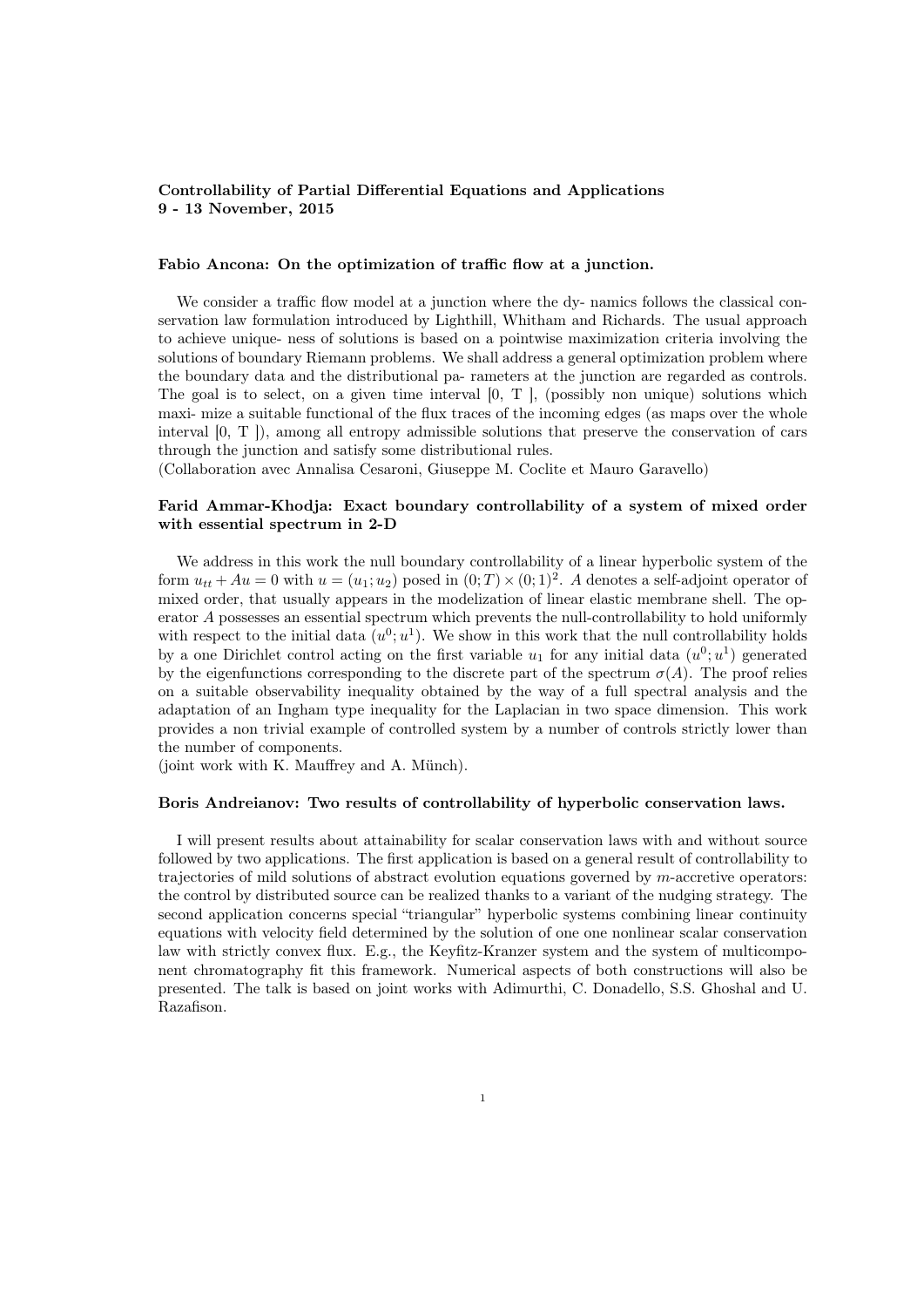## Claude Bardos: Observation of solutions of the Neutron Transport Equation in the diffusion limit.

This talk is a report on an ongoing work with Kim Dang Phung. It concerns the observation of the solution of the neutron transport equation.

As such this project has two goals.

First establish error estimates which may have further application. And this is done through the diffusion approximation and the classical observability results for the diffusion equation.

The second goal is through the analysis of these error estimates trying to contribute to the understanding of the role of Carleman estimates or other standard tools for the diffusion approximation.

#### Karine Beauchard: Control of degenerate parabolic equations of hypoelliptic type.

For evolution equations associated with hypoelliptic operators, analysis and control properties are less understood than for uniformly parabolic equations. Recent studies proved that a few results from the uniformly parabolic case still hold in hypoelliptic setting, but new behaviours also appear: a positive minimal time and/or a geometric control condition can be required for the null controllability. This talk will present the state of the art on this topic, focussing on Grushin type operators, for which a rather complete analysis is available, and Heisenberg and Kolmogorov operators, for which investigation is still at an earlier stage.

# Sébastien Benzekry: An optimal control problem for the treatment of metastatic cancers.

The post-surgical development of metastases (secondary tumors spread from a primary one) represent the major cause of death from a cancer disease. In order to try to control the spread of the malignancy, patients often receive systemic chemical therapy that targets the population of (possibly occult) metastatic tumors. While tools from optimal control theory have been classically applied to several problems of primary tumor control, no study has yet investigated the control of a population of (several) tumors, as well the dissemination of the disease. In this talk, we will introduce a modeling framework for description of metastatic dissemination and colonization as well as the effect of several anti-cancerous therapies (cytotoxic chemotherapy and anti-angiogenic therapy). This modeling approach is based on structured partial differential equations. Then, we will formulate an optimal control problem and illustrate by simulations in a simplified case how the scheduling of the therapy can differently impact growth of a (single) primary tumor and development of an organ or organism- scale population of metastases.

### Giuseppe Buttazzo: Dirichlet-Neumann shape optimization problems.

We consider spectral optimization problems of the form

$$
\min\Big\{\lambda_1(\Omega; D): \ \Omega \subset D, \ |\Omega|=1\Big\},\
$$

where D is a given subset of the Euclidean space  $\mathbb{R}^d$ . Here  $\lambda_1(\Omega; D)$  is the first eigenvalue of the Laplace operator  $-\Delta$  with Dirichlet conditions on  $\partial\Omega \cap D$  and Neumann or Robin conditions on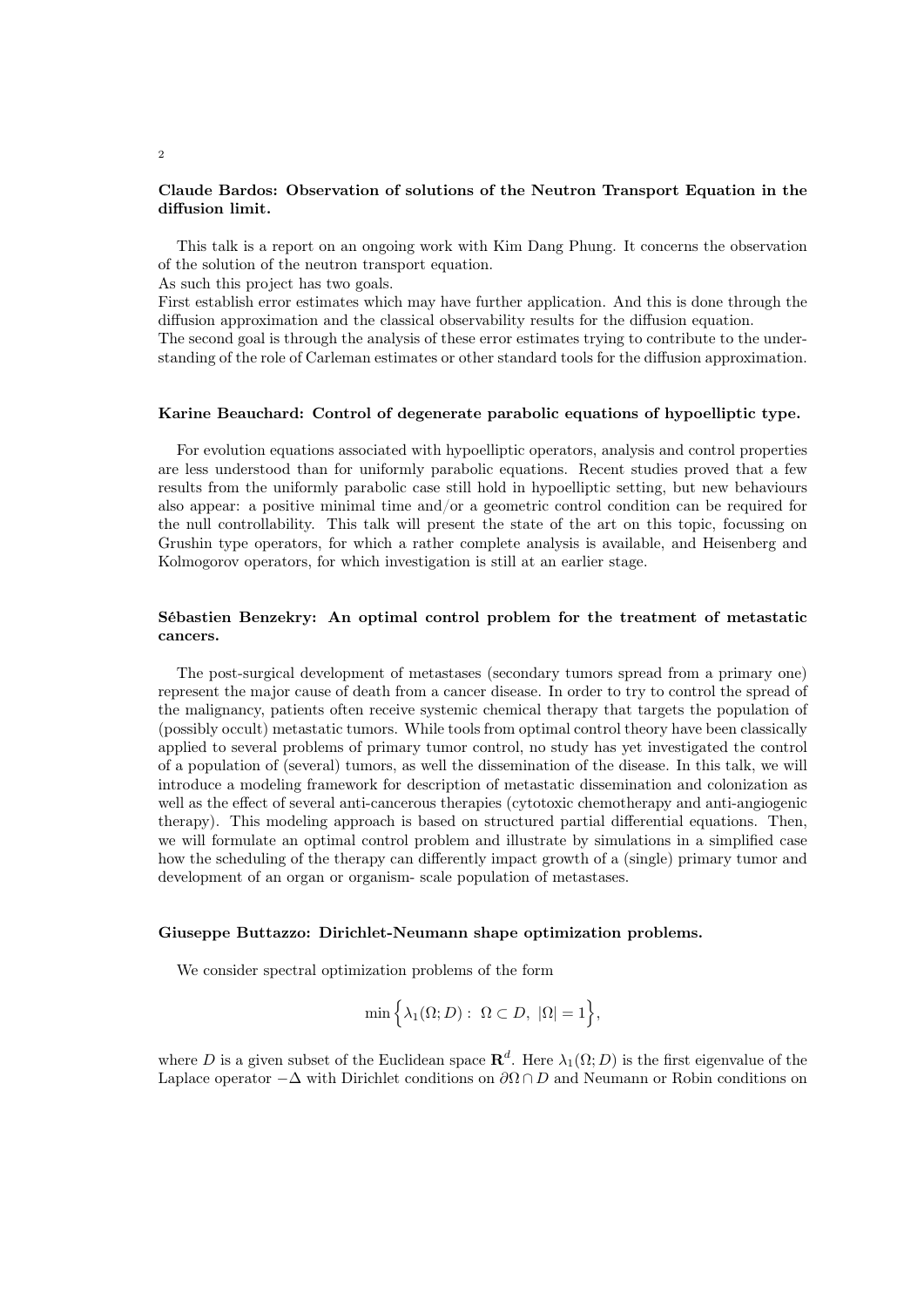$\partial\Omega \cap \partial D$ . The equivalent variational formulation

$$
\lambda_1(\Omega; D) = \min \left\{ \int_{\Omega} |\nabla u|^2 dx + k \int_{\partial D} u^2 d\mathcal{H}^{d-1} : u \in H^1(D), \ u = 0 \text{ on } \partial \Omega \cap D, ||u||_{L^2(\Omega)} = 1 \right\}
$$

reminds the classical drop problems, where the first eigenvalue replaces the total variation functional. We prove an existence result for general shape cost functionals and we show some qualitative properties of the optimal domains. The case of Dirichlet condition on a fixed part and of Neumann condition on the free part of the boundary is also considered

# Piermarco Cannarsa: Control and stabilization of degenerate evolution equations in one space dimension.

This talk aims to discuss analogies and differences in the study of controllability problems for evolution equations in one space dimension which exhibit boundary degeneracy. Given a function  $a \in \mathcal{C}([0,1]) \cap \mathcal{C}^1([0,1])$  such that  $a(x) > 0$  for all  $x \in [0,1]$  and  $a(0) = 0$ , we are interested in the controllability properties of the parabolic operator

$$
Pu(t, x) = u_t(t, x) - (a(x)u_x(t, x))_x \qquad (t, x) \in ]0, T[ \times ]0, 1[
$$

as well as the hyperbolic one

$$
Hu(t, x) = u_{tt}(t, x) - (a(x)u_x(t, x))_x \qquad (t, x) \in ]0, T[ \times ]0, 1[,
$$

with suitable boundary conditions. The parabolic case will be considered first with a boundary control located at  $x = 0$ , that is, the degenerate part of the boundary. We shall present the main results obtained for this problem in collaboration with P. Martinez and J. Vancostenoble, which concern the sharp evaluation of the cost of control with respect to degeneracy parameters. Then, the controllability problem will be approached for operator  $H$  with a boundary control located at  $x = 1$ , as was done in a recent joint work with F. Alabau-Boussouira and G. Leugering. In this case, boundary stabilization results will also be derived.

# Jean-Michel Coron: Linear transformations for the stabilization of nonlinear partial differential equations.

We start by presenting on hyperbolic systems some strange phenomena which appear for the stability of nonlinear partial equations. We then present methods to transform a given linear control system into new ones for which the stabilization is easy to get. We apply these methods to the rapid stabilization of nonlinear control systems modeled by partial differential equations as Korteweg de Vries, Kuramoto-Sivashinsky equations, Schrödinger equations and 1−D-hyperbolic systems.

# Sylvain Ervedoza: On the stabilization of incompressible Navier-Stokes equations in a 2d channel with a normal control.

In this talk, I will present some recent work on the stabilization of the incompressible Navier-Stokes equations in a 2d channel with periodic boundary conditions in the longitudinal variable when the control acts on the upper horizontal boundary only on the normal component of the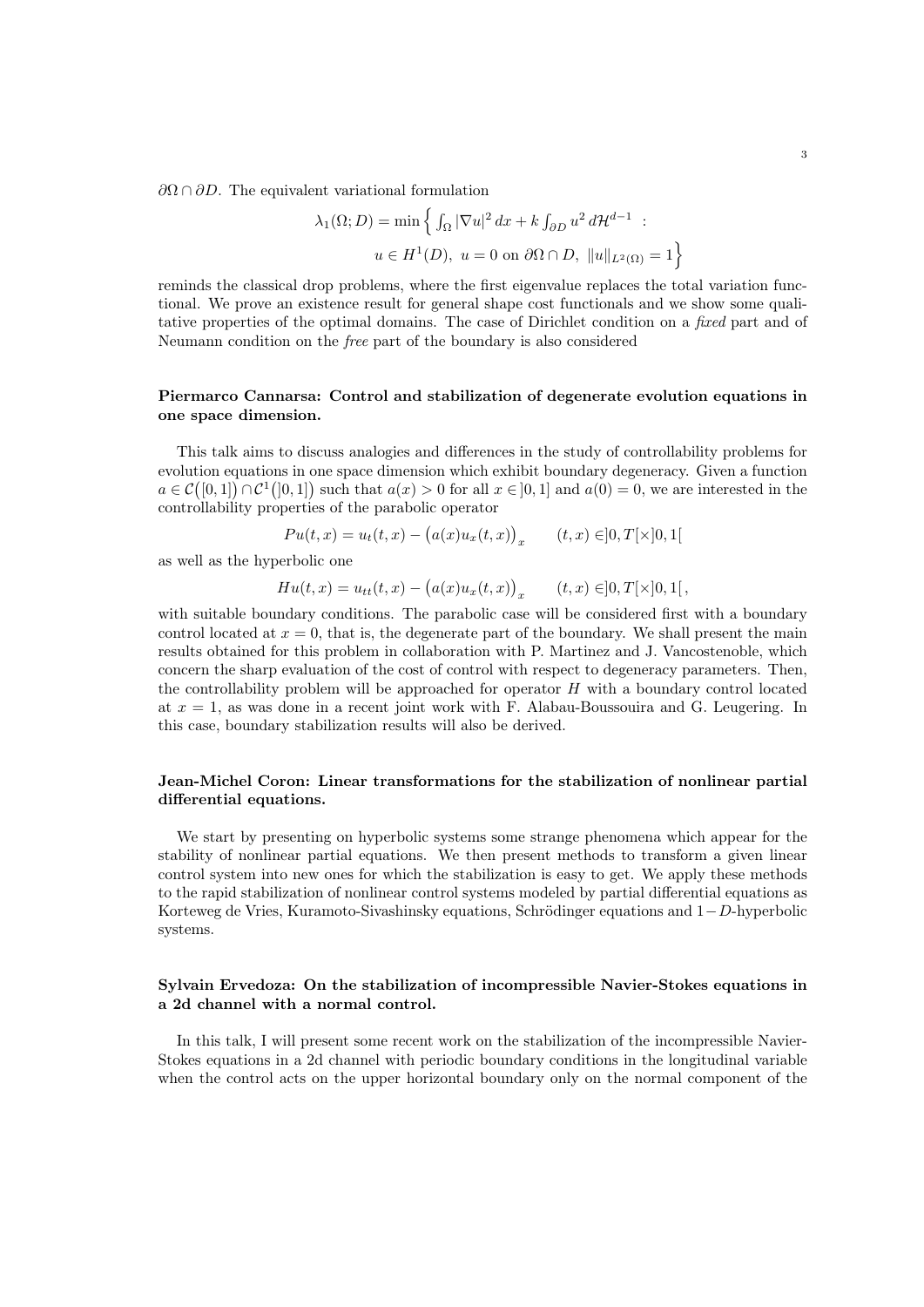velocity. In that case, the divergence free condition imposes that the control necessarily is of 0 mean value, so that the 0-mode of the linearized equations (corresponding to an infinite dimensional space) is independent of the control function. Therefore, following an idea previously used by E. Cerpa, J.-M. Coron, and E. Crépeau for the control of the Korteweg-de-Vries equation, we expand the solution as  $u = \varepsilon u_1 + \varepsilon^2 u_2$  for  $\varepsilon > 0$  small and construct an exponentially stable controlled solution for which the advection term  $(u \cdot \nabla)u$  controls the most unstable eigenspace among the 0-mode. Joint work with Shirshendu Chowdhury and Jean-Pierre Raymond.

## Olivier Glass: Control of the motion of a set of particles.

We consider the problem of lagrangian controllability for two models of fluids. The lagrangian controllability consists in the possibility of prescribing the motion of a set of particle from one place to another in a given time. The two models under view are the Euler equation for incompressible inviscid fluids, and the quasistatic Stokes equation for incompressible viscous fluids. These results were obtained in collaboration with Thierry Horsin (Conservatoire National des Arts et Métiers, Paris)

## Manuel González-Burgos: Controllability of linear parabolic systems: New phenomena.

In this talk we will exhibit some new phenomena that arise in the framework of the controllability of coupled parabolic systems when the number of (distributed or boundary) controls exerted on the system is less than the number of equations. To this end, we will study the controllability properties of some simple examples of parabolic systems. As a consequence, we will see that, in general,

- (1) The distributed and boundary null controllability are not equivalent.
- (2) The null controllability is not equivalent to the approximated controllability.
- (3) The null controllability only holds if the final time T is large enough (minimal time of controllability).
- (4) The distributed null controllability depends on the position of the control open set.

#### Florence Hubert: Mathematical modeling of the microtubule dynamic instabilities.

The aim of our group is to design some pertinent mathematical /computational models of the pharmacological effects of microtubule-targeted drugs, which are powerful anti-mitotic drugs used in human cancers. Those drugs induce important perturbations on microtubule dynamic instabilities. As these instabilities play a key role in cancer progression: i.e cell proliferation/division and cell migration, any contribution on the comprehension of their effects could be helpfull. I will review in this talk differents issues for mathematicians in the modeling such dynamics.

# Hiroshi Isozaki: Asymptotic properties of solutions to the elastic equation in a half space.

In a perturbed half space in  $\mathbb{R}^3$ , with crack or local perturbation of the surface, we study the asymptotic expansion at infinity for solutions to the stationary elastic equation  $(P - \lambda)u = 0$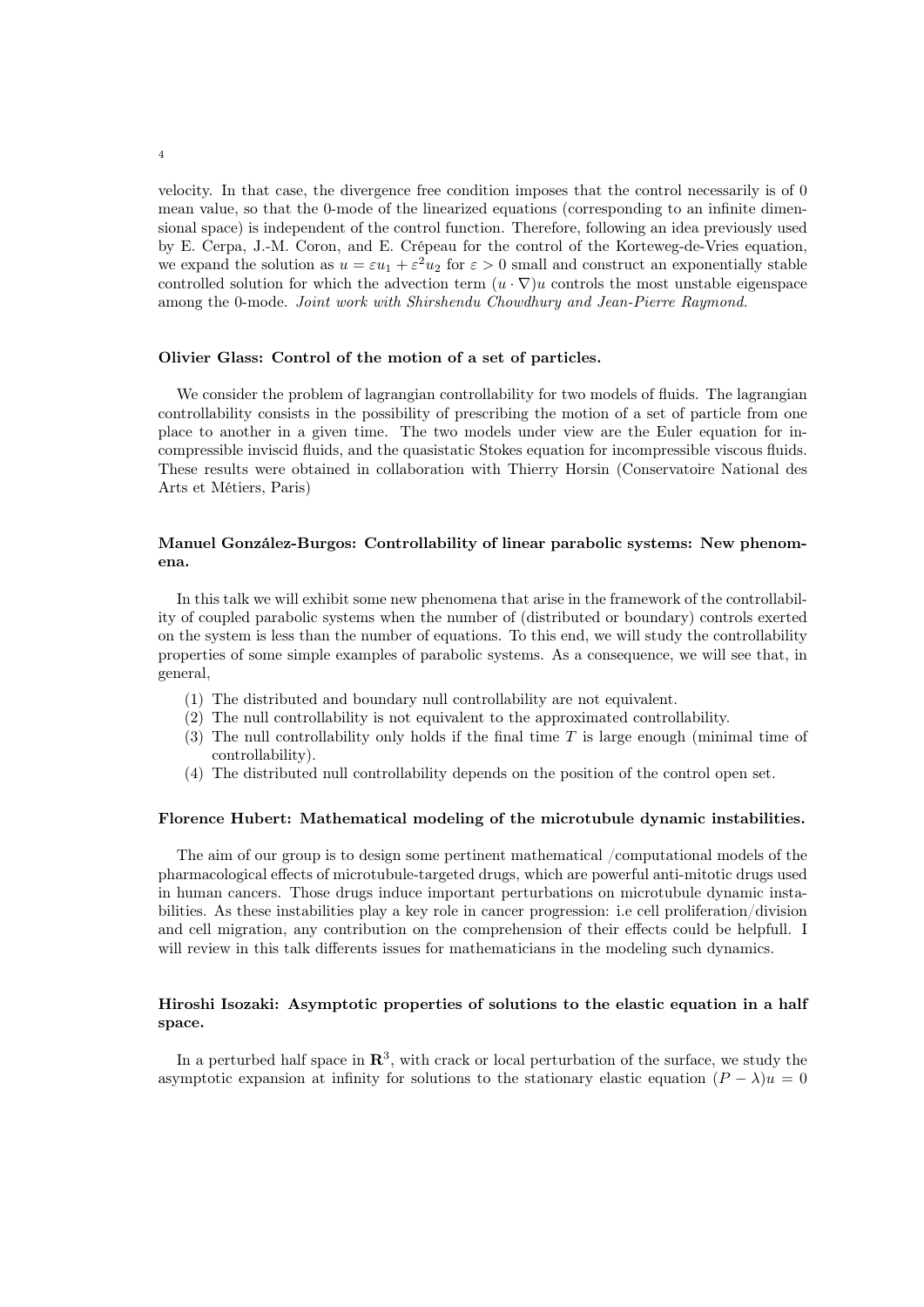## Gilles Lebeau, Chaves-Silva Felipe: Controllability for the Stokes system.

Let  $\Omega$  be a regular bounded domain and  $\omega$  an open non void subset of  $\Omega$ . From parabolic Carleman estimates, it is known that the controllability problem for the Stokes system

$$
y_t - \triangle y + \nabla p = 1_{\omega} f, \quad div(y) = 0, \quad y|_{\partial \Omega} = 0
$$

$$
y|_{t=0} = y_0 \in H, \quad y|_{t=T} = 0
$$

.

admits for any  $T > 0$  a solution f such that  $||f_1||_{L^2} \leq C_T ||y_0||_H$ . Our main result is a proof of the following small time estimate:

$$
C_T \le Ae^{B/T}
$$

We will describe in the talk the proof of the spectral inequality for the Stokes system which leads to the above estimate.

## Arnaud Münch: Inverse problems for linear PDEs using mixed formulations.

We explore a direct method allowing to solve numerically inverse type problems for hyperbolic type equations. We first consider the reconstruction of the full solution of the equation posed in  $\Omega \times (0,T)$  -  $\Omega$  a bounded subset of  $\mathbb{R}^N$  - from a partial distributed observation. We employ a least-squares technic and minimize the  $L^2$ -norm of the distance from the observation to any solution. Taking the hyperbolic equation as the main constraint of the problem, the optimality conditions are reduced to a mixed formulation involving both the state to reconstruct and a Lagrange multiplier. Under usual geometric optic conditions, we show the well-posedness of this mixed formulation (in particular the inf-sup condition) and then introduce a numerical approximation based on space-time finite elements discretization. We show the strong convergence of the approximation and then discussed several examples for  $N = 1$  and  $N = 2$ . The reconstruction of both the state and the source term is also discussed, as well as the boundary case. The parabolic case - more delicate as it requires the use of appropriate weights - will be also addressed. Joint works with Nicolae Cîndea and Diego Araujo de Souza. Details can be found in [?, ?, ?] using arguments developed in [?, ?].

### Maria Grazia Naso: Some results on Timoshenko systems.

The last decades have witnessed a rapid development in high technologies using beams. This has prompted great interest and several results have been published. In the wide literature on this field, most of papers deal with Euler-Bernoulli models and only few of them are devoted to Timoshenko ones, though, for instance, it was recently shown that the beam (plate) model of Timoshenko type has a wider range of applicability than Euler-Bernoulli model. In this talk we will present some recent results concerning boundary stabilization, contact problems and bridge systems applied to a Timoshenko beam.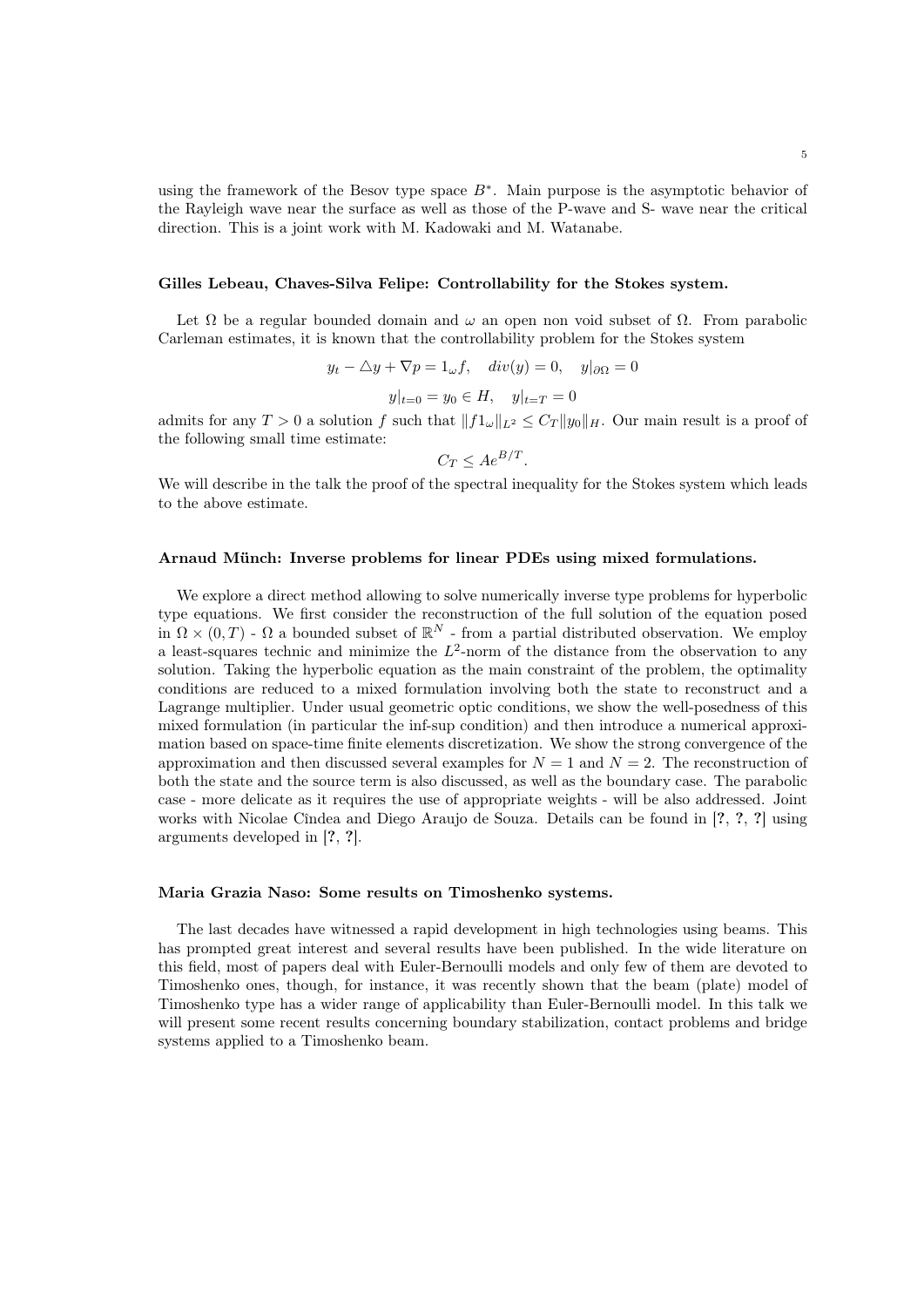#### Cristina Pignotti: Stabilization of wave equations with switching time delay.

Time-delay effects are frequently present in applications and physical problems. On the other hand, it is well-known that they may induce some instability. We will discussexistence and stability properties for wave equations intermittently damped/delayed. Under suitable conditions asymptotic/exponential stability results are proved.

## Luc Robbiano: A spectral inequality for the bi-Laplace operator.

In this talk we present a inequality obtained with Jérôme Le Rousseau, for sum of eigenfunctions for bi-Laplace operator with clamped boundary condition. These boundary conditions do not allow to reduce the problem for a Laplacian with adapted boundary condition. The proof follow the strategy used for Laplacian, namely we consider a problem with an extra variable and we prove Carleman estimates for this new problem. The main difficulty is to obtain a Carleman estimate up to the boundary.

# Julien Salomon: Some numerical methods for optimal control problems in quantum chemistry.

During the last 20 years, Quantum chemistry has made significant progresses and gives now rise to practical applications. From the mathematical point of view, the issues are often formalized as bilinear control problems. Because of the complex structure of these problems, specific algorithms have been developed. In this talk, we discuss the state-of-the-art in this field. Among others, we present a class monotonic schemes, and ways to extend and parallelize them.

## Luz de Teresa: On hierarchic control for coupled heat equations.

A hierarchic control problem is a control problem where multi-objectives are present. There is a leader control and one or more followers. Each of them determine a strategy. The first results on hierarchic control for pde were obtained mainly by J.L. Lions in the context of approximate controllability and some of the recent results for some equations continue to be in this context. Recently Araruna, Fernández-Cara and Santos presented a hierarchic control result for one scalar heat equation where one of the objectives is an exact control to trajectories. In this talk we will present an (exact) hierarchic control for two coupled heat equations. In our result we need one of the coupling parameters to be small. The strategy is to write controls and solutions as a series of powers of this parameter an then to control the system corresponding to each power. This method was introduced by Castro and de Teresa for a system of thermoelasticity. In the present situation the key point will be controlling a system to zero with an exponential decay. To this end we will combine different techniques, including decoupling, Carleman estimates, and solving a fourth order system.

This work has been done in collaboration with Víctor Hernández Santamaría.